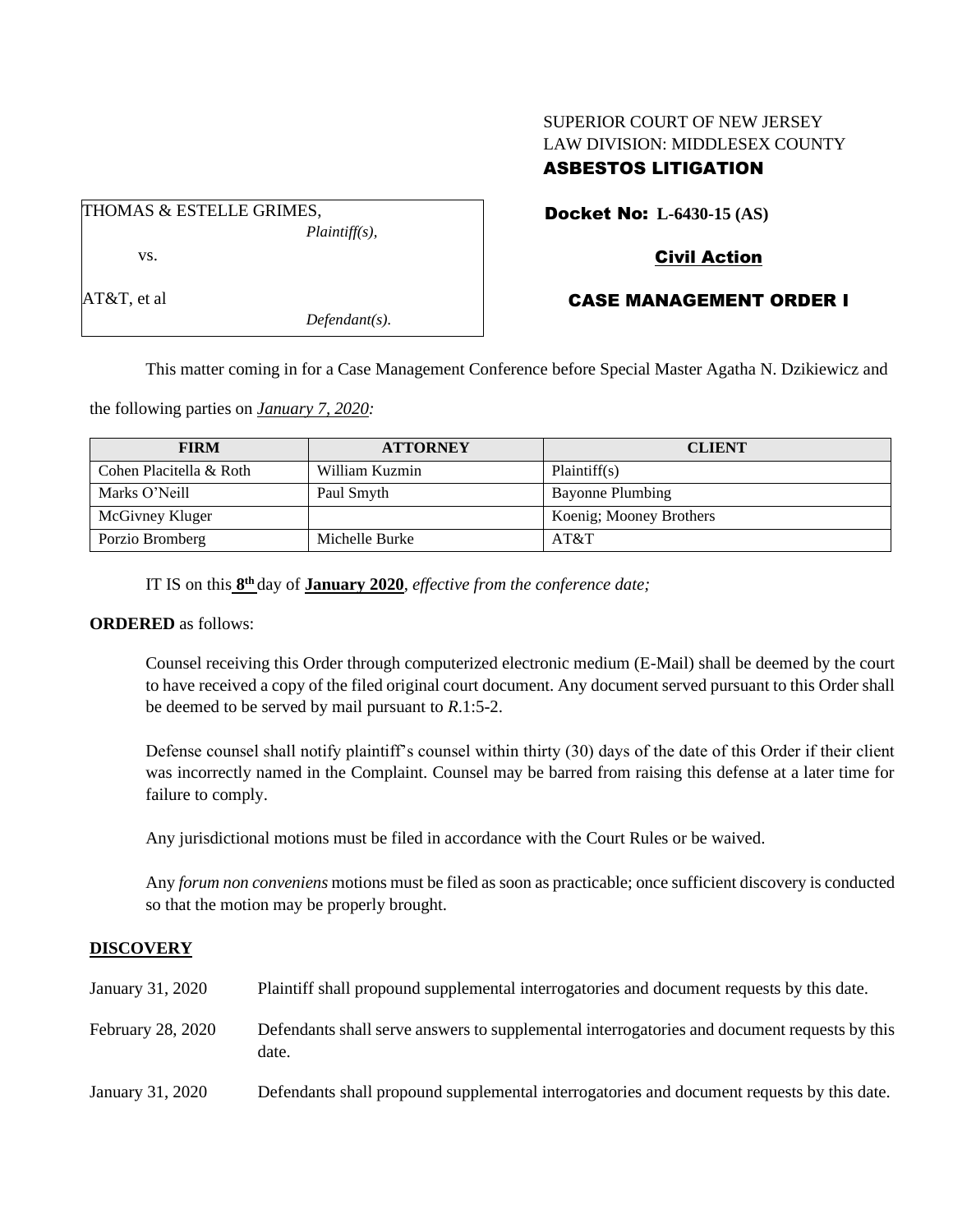| February 28, 2020 | Plaintiff shall serve answers to supplemental interrogatories and document requests by this<br>date.                                                                                                        |
|-------------------|-------------------------------------------------------------------------------------------------------------------------------------------------------------------------------------------------------------|
| March 2, 2020     | Each defendant shall identify the crossclaims it intends to prove and the causative fault proofs<br>as to each crossclaim to be asserted by this date.                                                      |
| March 13, 2020    | Fact discovery, including depositions, shall be completed by this date. Plaintiff's counsel shall<br>contact the Special Master within one week of this deadline if all fact discovery is not<br>completed. |

### **EARLY SETTLEMENT**

May 8, 2020 Settlement demands shall be served on all counsel and the Special Master by this date.

### **MEDICAL EXPERT REPORT**

June 19, 2020 Defendants shall identify its medical experts and serve medical reports, if any, by this date. In addition, defendants shall notify plaintiff's counsel (as well as all counsel of record) of a joinder in an expert medical defense by this date.

### **LIABILITY EXPERT REPORTS**

June 19, 2020 Defendants shall identify its liability experts and serve liability expert reports, if any, by this date or waive any opportunity to rely on liability expert testimony.

### **SUMMARY JUDGMENT MOTION PRACTICE**

- March 13, 2020 Plaintiff's counsel shall advise, in writing, of intent not to oppose motions by this date.
- March 27, 2020 Summary judgment motions shall be filed no later than this date.
- April 24, 2020 Last return date for summary judgment motions.

### **ECONOMIST EXPERT REPORTS**

June 19, 2020 Defendants shall identify its expert economists and serve expert economist report(s), if any, by this date or waive any opportunity to rely on economic expert testimony.

### **EXPERT DEPOSITIONS**

July 17, 2020 Expert depositions shall be completed by this date. To the extent that plaintiff and defendant generic experts have been deposed before, the parties seeking that deposition in this case must file an application before the Special Master and demonstrate the necessity for that deposition. To the extent possible, documents requested in a deposition notice directed to an expert shall be produced three days in advance of the expert deposition. The expert shall not be required to produce documents that are readily accessible in the public domain.

 $\_$  , and the set of the set of the set of the set of the set of the set of the set of the set of the set of the set of the set of the set of the set of the set of the set of the set of the set of the set of the set of th